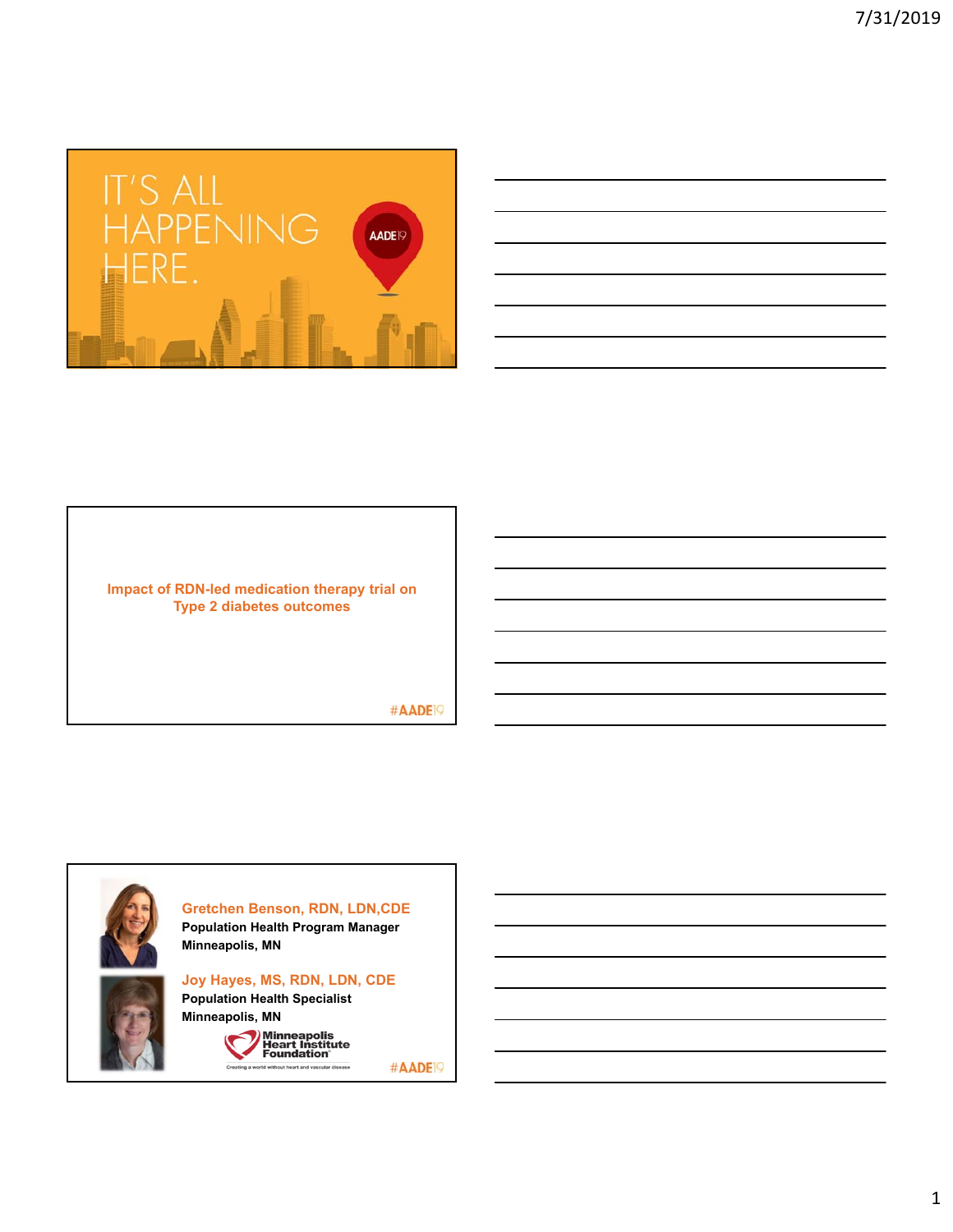## **Disclosure to Participants**

- Notice of Requirements For Successful Completion
	- Please refer to learning goals and objectives Learners must attend the full activity and complete the evaluation in order to claim continuing education credit/hours
- Conflict of Interest (COI) and Financial Relationship Disclosures: None
- Non-Endorsement of Products:
	- Accredited status does not imply endorsement by AADE, ANCC, ACPE or CDR of any commercial products displayed in conjunction with this educational activity
- Off-Label Use:
	- Participants will be notified by speakers to any product used for a purpose other than for which it was approved by the Food and Drug Administration.

#AADE<sup>19</sup>



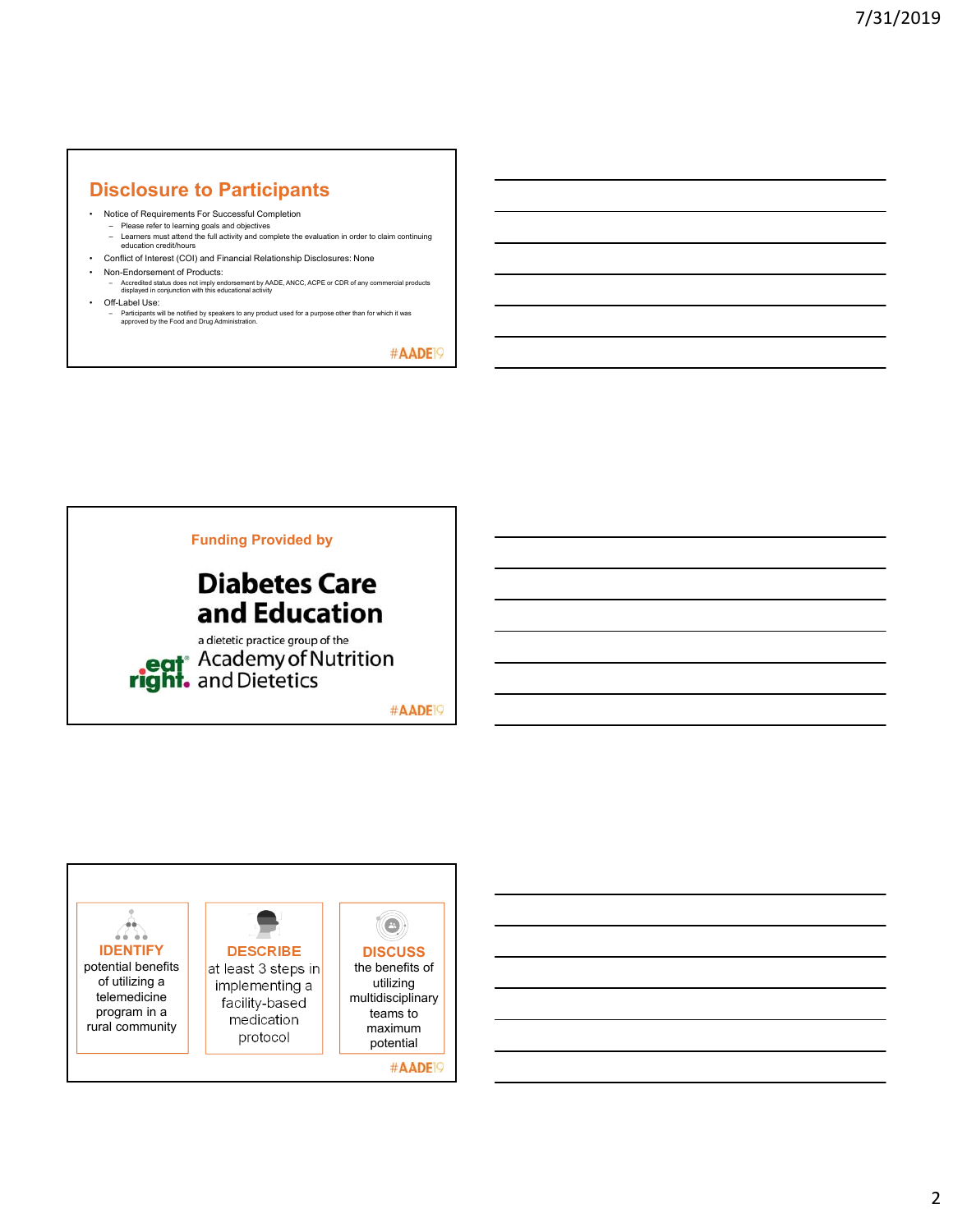### **HeartBeat Connections Program**

- Primary prevention program delivered as part of a 10 year research initiative
- High risk patients identified *proactively* from the medical record

| $\frac{1}{2}$                                                                                                                                                                                                                                                                                                                                                                                                                                                              | $\sim$<br><b>Service</b>                                                                                                    | ___                                                                                            |
|----------------------------------------------------------------------------------------------------------------------------------------------------------------------------------------------------------------------------------------------------------------------------------------------------------------------------------------------------------------------------------------------------------------------------------------------------------------------------|-----------------------------------------------------------------------------------------------------------------------------|------------------------------------------------------------------------------------------------|
| $\overline{\phantom{a}}$                                                                                                                                                                                                                                                                                                                                                                                                                                                   | and the property of the control of                                                                                          | ____                                                                                           |
| ۰<br>÷                                                                                                                                                                                                                                                                                                                                                                                                                                                                     | the contract of the property and the contract of                                                                            |                                                                                                |
| $\sim$<br>÷                                                                                                                                                                                                                                                                                                                                                                                                                                                                | the country of the country of the country                                                                                   | ______                                                                                         |
| $\overline{\phantom{a}}$                                                                                                                                                                                                                                                                                                                                                                                                                                                   | the contract of the contract of                                                                                             | ________                                                                                       |
|                                                                                                                                                                                                                                                                                                                                                                                                                                                                            |                                                                                                                             | ۰                                                                                              |
| $\overline{\phantom{a}}$                                                                                                                                                                                                                                                                                                                                                                                                                                                   |                                                                                                                             | ______<br>÷                                                                                    |
| $\overline{\phantom{a}}$                                                                                                                                                                                                                                                                                                                                                                                                                                                   | $\sim$                                                                                                                      | _______                                                                                        |
| $\overline{\phantom{a}}$                                                                                                                                                                                                                                                                                                                                                                                                                                                   | $\sim$                                                                                                                      | ________                                                                                       |
| -                                                                                                                                                                                                                                                                                                                                                                                                                                                                          | ---                                                                                                                         | _____                                                                                          |
| $\overline{\phantom{a}}$                                                                                                                                                                                                                                                                                                                                                                                                                                                   | ___                                                                                                                         | --                                                                                             |
| $\overline{\phantom{a}}$                                                                                                                                                                                                                                                                                                                                                                                                                                                   | <b>STATE OF ALL AND REAL PROPERTY</b>                                                                                       | $\sim$                                                                                         |
| ۰<br>÷                                                                                                                                                                                                                                                                                                                                                                                                                                                                     | ___                                                                                                                         | ۰                                                                                              |
| ۰<br>۰                                                                                                                                                                                                                                                                                                                                                                                                                                                                     | ___                                                                                                                         | -<br>۰                                                                                         |
| $\frac{1}{2}$                                                                                                                                                                                                                                                                                                                                                                                                                                                              | <b>Contract Contract Contract</b>                                                                                           | <b>STATE</b>                                                                                   |
| $\overline{\phantom{a}}$<br>$\overline{\phantom{a}}$                                                                                                                                                                                                                                                                                                                                                                                                                       | $\overline{\phantom{a}}$                                                                                                    | $\sim$<br>$\overline{\phantom{a}}$                                                             |
|                                                                                                                                                                                                                                                                                                                                                                                                                                                                            | ____                                                                                                                        |                                                                                                |
| $\overline{\phantom{a}}$                                                                                                                                                                                                                                                                                                                                                                                                                                                   | the contract of the contract of the                                                                                         | $\sim$                                                                                         |
| $\overline{\phantom{a}}$                                                                                                                                                                                                                                                                                                                                                                                                                                                   | the property of the property of the property of                                                                             | $\overline{\phantom{a}}$                                                                       |
| -                                                                                                                                                                                                                                                                                                                                                                                                                                                                          | continued to the control of the control of                                                                                  | $\overline{\phantom{a}}$                                                                       |
| $\frac{1}{2} \left( \frac{1}{2} \right) \left( \frac{1}{2} \right) \left( \frac{1}{2} \right) \left( \frac{1}{2} \right) \left( \frac{1}{2} \right) \left( \frac{1}{2} \right) \left( \frac{1}{2} \right) \left( \frac{1}{2} \right) \left( \frac{1}{2} \right) \left( \frac{1}{2} \right) \left( \frac{1}{2} \right) \left( \frac{1}{2} \right) \left( \frac{1}{2} \right) \left( \frac{1}{2} \right) \left( \frac{1}{2} \right) \left( \frac{1}{2} \right) \left( \frac$ | and the property of the property and the property                                                                           | $\frac{1}{2}$                                                                                  |
| -                                                                                                                                                                                                                                                                                                                                                                                                                                                                          | company of the company of the company                                                                                       | -                                                                                              |
| ٠                                                                                                                                                                                                                                                                                                                                                                                                                                                                          | The company of the company of the company of the company of the company of the company of                                   | ٠<br>۰                                                                                         |
| ۰<br>$\overline{\phantom{a}}$                                                                                                                                                                                                                                                                                                                                                                                                                                              | ______                                                                                                                      | ٠<br>۰<br>$\overline{\phantom{a}}$                                                             |
| -                                                                                                                                                                                                                                                                                                                                                                                                                                                                          |                                                                                                                             |                                                                                                |
| -                                                                                                                                                                                                                                                                                                                                                                                                                                                                          | the country of the country of the property and the country of the country of<br>process and the contract of the contract of | $\sim$<br>$\overline{\phantom{a}}$                                                             |
| _                                                                                                                                                                                                                                                                                                                                                                                                                                                                          |                                                                                                                             | $\overline{\phantom{a}}$                                                                       |
| -                                                                                                                                                                                                                                                                                                                                                                                                                                                                          | the property of the control of the control of the control of                                                                | $\sim$                                                                                         |
| -                                                                                                                                                                                                                                                                                                                                                                                                                                                                          | contract the contract of the contract of the contract of                                                                    | $\overline{\phantom{a}}$                                                                       |
|                                                                                                                                                                                                                                                                                                                                                                                                                                                                            |                                                                                                                             | $\overline{\phantom{a}}$                                                                       |
| - -                                                                                                                                                                                                                                                                                                                                                                                                                                                                        | _______                                                                                                                     | $\frac{1}{2} \left( \frac{1}{2} \right) \left( \frac{1}{2} \right) \left( \frac{1}{2} \right)$ |
|                                                                                                                                                                                                                                                                                                                                                                                                                                                                            |                                                                                                                             | ۰                                                                                              |
|                                                                                                                                                                                                                                                                                                                                                                                                                                                                            | __________                                                                                                                  |                                                                                                |
|                                                                                                                                                                                                                                                                                                                                                                                                                                                                            |                                                                                                                             |                                                                                                |
|                                                                                                                                                                                                                                                                                                                                                                                                                                                                            |                                                                                                                             |                                                                                                |
|                                                                                                                                                                                                                                                                                                                                                                                                                                                                            |                                                                                                                             |                                                                                                |
|                                                                                                                                                                                                                                                                                                                                                                                                                                                                            |                                                                                                                             |                                                                                                |
|                                                                                                                                                                                                                                                                                                                                                                                                                                                                            |                                                                                                                             |                                                                                                |
|                                                                                                                                                                                                                                                                                                                                                                                                                                                                            |                                                                                                                             |                                                                                                |

Benson G, Sidebottom A, VanWormer JJ, Boucher JL, Stephens C, Krikava J. HeartBeat Connections:<br>A Program Complementing Primary Care Integrated Within A Community-Based Initiative to Improve<br>the Cardiovascular Health of a



### **HeartBeat Connections**

Focused on optimizing major risk factors such as cholesterol, blood pressure, nutrition, exercise, and stress

 $\rightarrow$  Extension of Primary Care



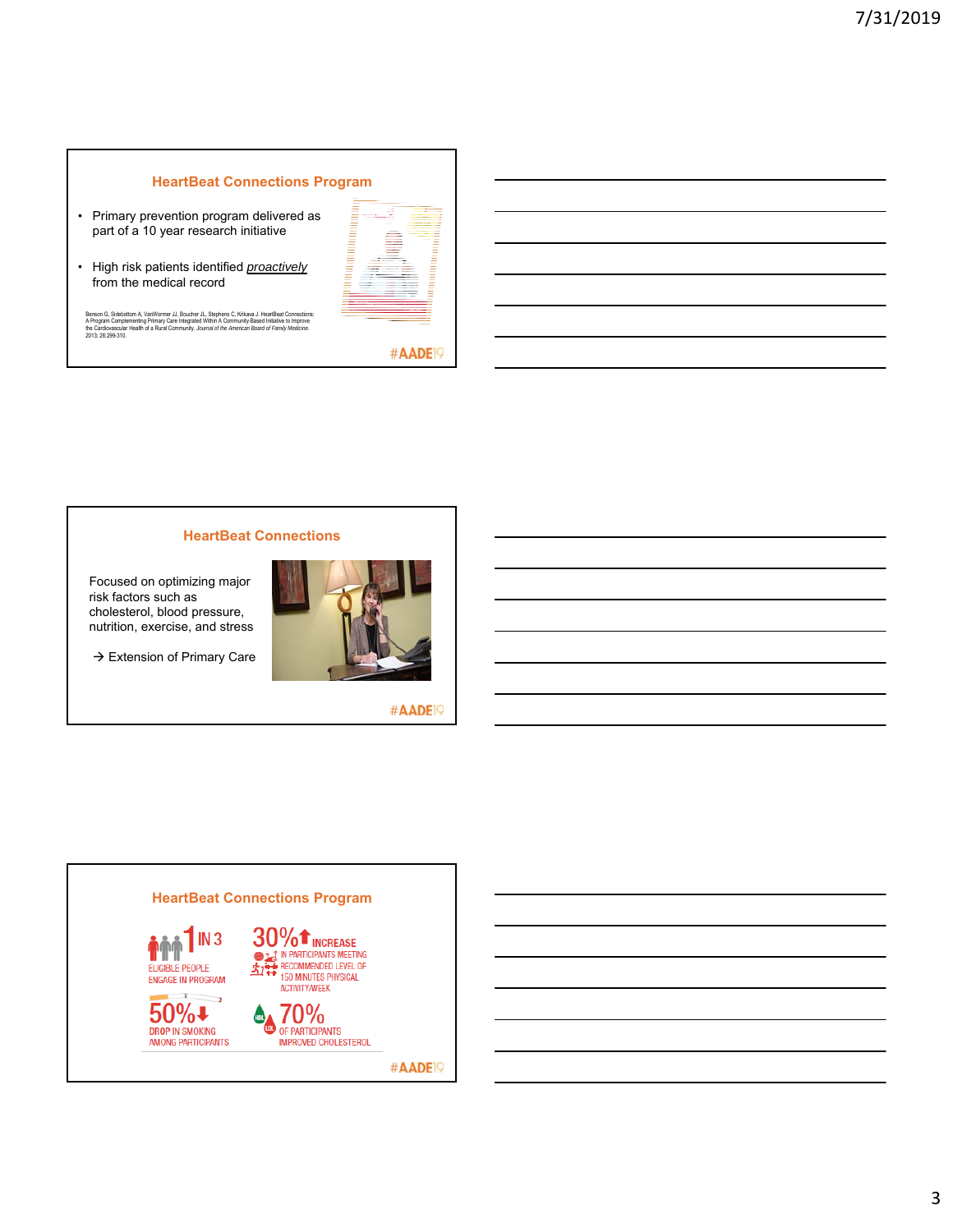

# **Process for the Medication Protocol**

Minnesota Statutes 148.634 PRESCRIPTION PROTOCOL

A licensed dietitian or licensed nutritionist may implement a protocol that does not reference a specific patient and results in a prescription of a legend drug that has been<br>predetermined and delegated by a licensed practitioner as<br>defined in section 151.01, subdivision 23, when caring for a<br>patient whose condition falls within the protocol and

#AADE<sup>19</sup>

### **Licensure and Medication Protocols**

Idaho Statute 54-3502A

A licensed dietitian, in accordance with established protocols consistent with facility policy or procedure, may: (a) Order patient diets, including therapeutic diets; (b) Implement medical nutrition therapy; (c) Order medical laboratory tests related to nutritional therapeutic treatments; (d) Initiate, implement and adjust **pharmacotherapy** plans; and (e) Perform nutrition-focused physical assessments to evaluate for nutritional risk.

https://legislature.idaho.gov/statutesrules/idstat/Title54/T54CH35/SECT54‐3502A/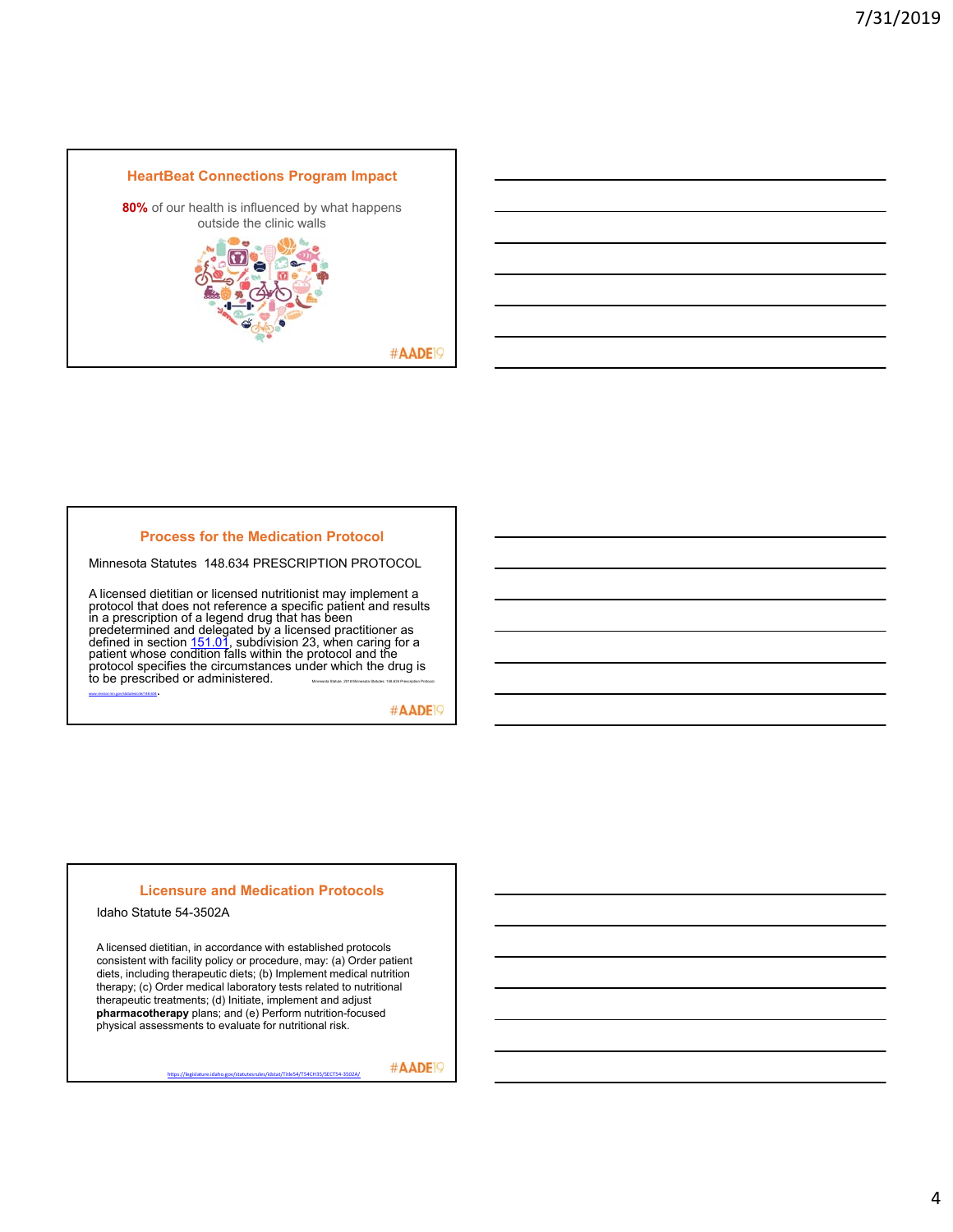### **Supporting Research**

Performed a literature review of nurses and dietitians to support and inform facility leaders

- Dietitians implemented a telephone-based system to lower LDL cholesterol. LDL ≤100 mg/dl improved from 34% to 61% (Robinson 2000)
- A dietitian-led lipid clinic achieved significant improvements in total cholesterol and triglycerides. (Worth and Davies 2006)

#AADE<sup>19</sup>

### **Process for the Medication Protocol**

- Presented findings to local medical center primary care group and gained consensus
- Formed an oversight committee to inform/refine policy

#AADE<sup>19</sup>

### **Knowledge Is Power**

Use data to build your case!

- 65% did not take daily aspirin
- Of those with LDL cholesterol ≥100 mg/dL, 81% did not take a statin
- Of those with blood pressure ≥140/90 mm/Hg, 56% did not take an anti-hypertensive medication.

**= major untapped opportunity!**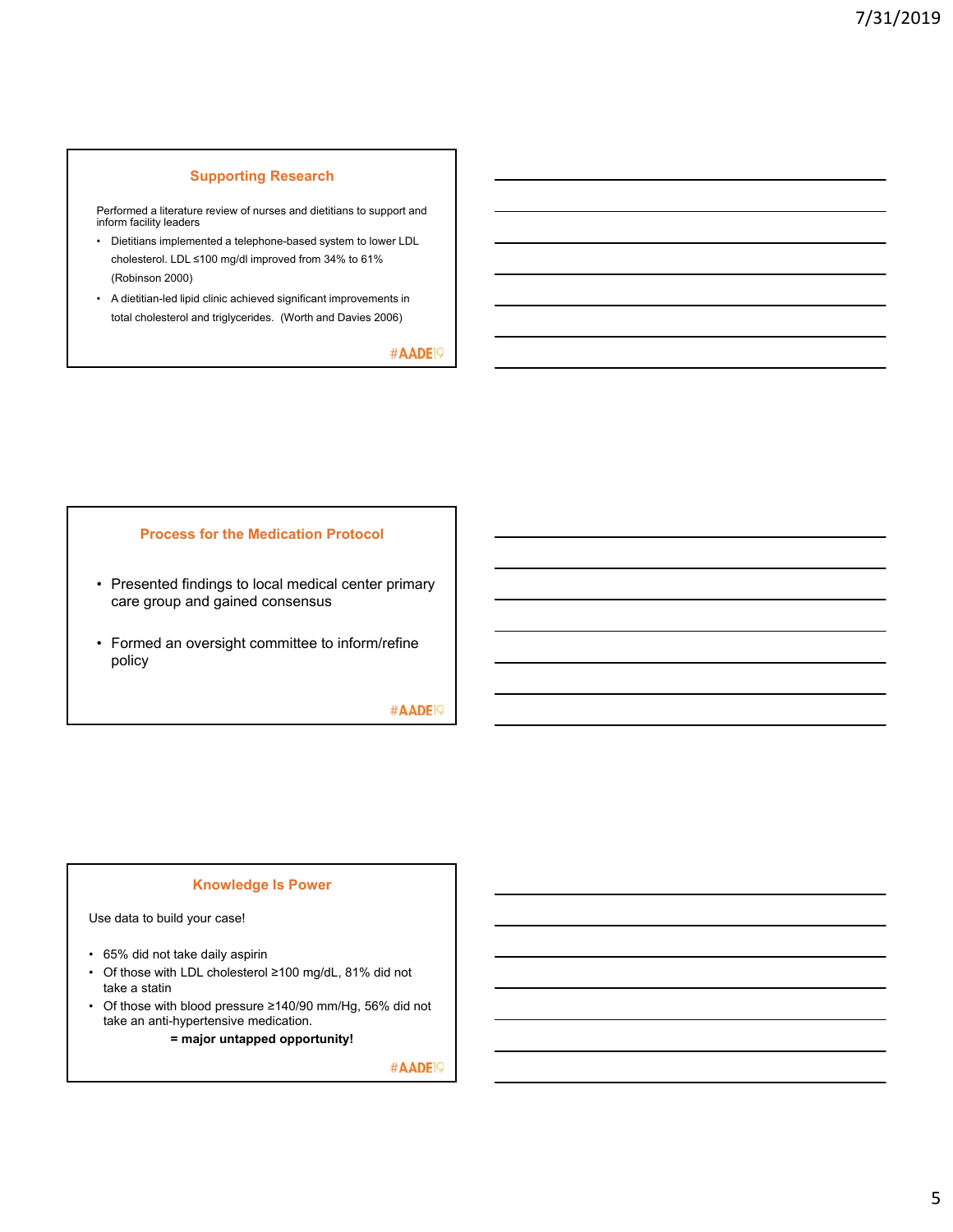### **Implement a Successful Medication Protocol**

- Invite key stakeholders to serve on a committee to oversee the creation of the medication protocol
- **Collaborate with primary care!** Emphasize how you can support their relationship with the patient and help them overcome barriers
- Learn who ultimately needs to sign off on your protocol and how often it should be updated

#AADE<sup>19</sup>

### **ENHANCED STUDY**

### DIETITIANS HELPING PATIENTS CARE FOR DIABETES

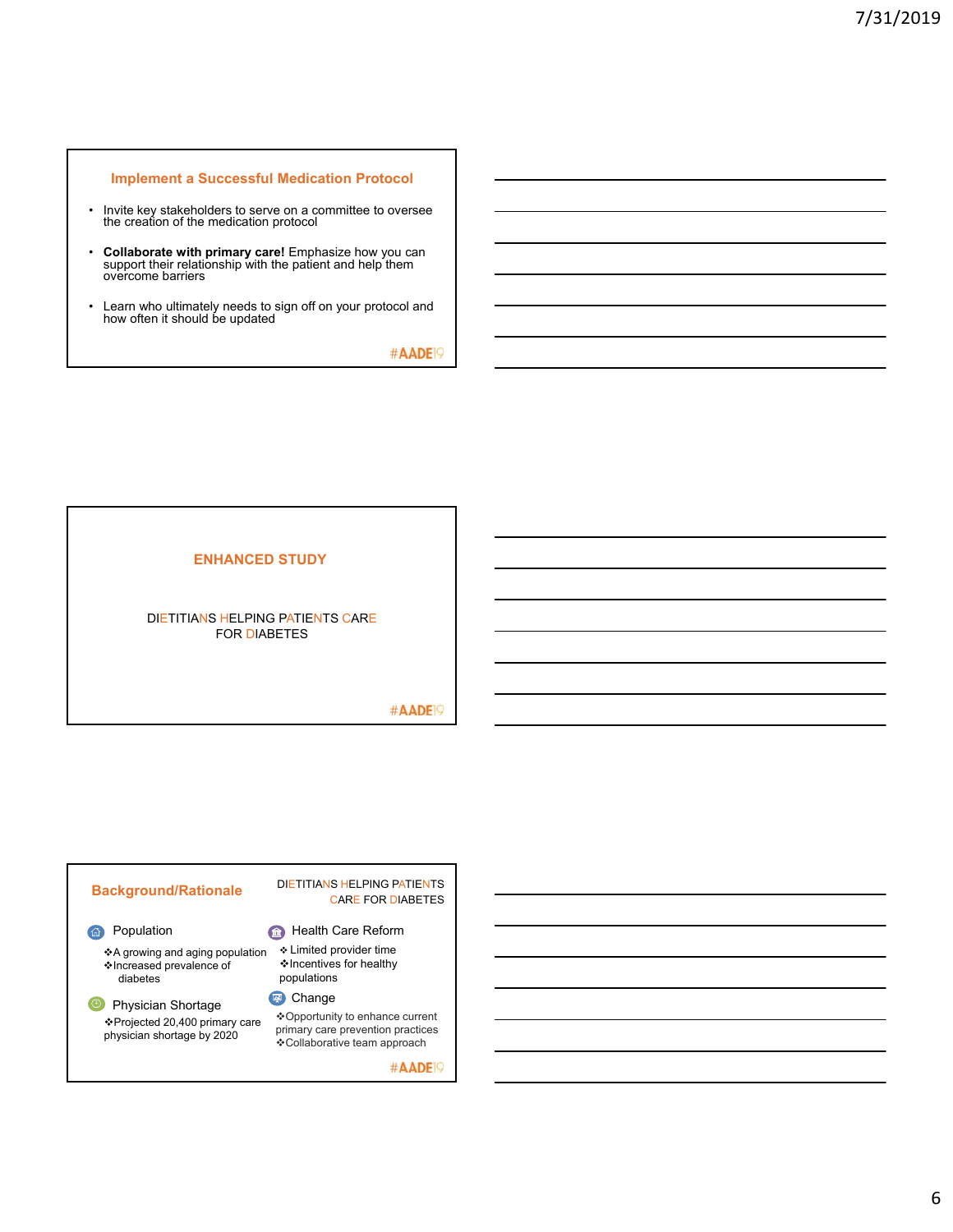





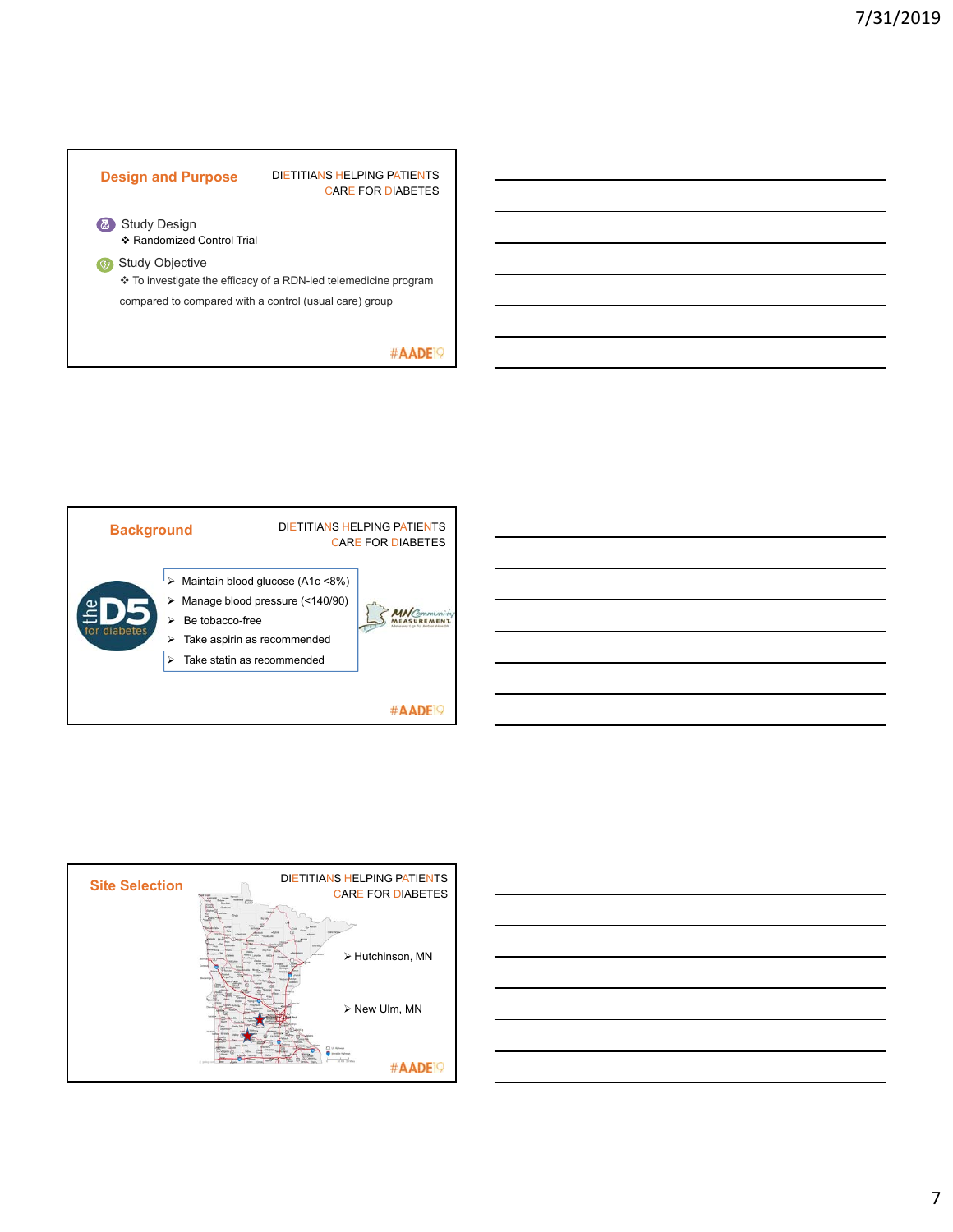### **Recruitment** DIETITIANS HELPING PATIENTS CARE FOR DIABETES

❖ Inclusion

–Patients receiving primary care at Hutchinson Health or New Ulm Medical Center with 1+ clinic encounters in the previous 2 years

–Age 40-75 years

–Type 2 diabetes meeting 0-3 D5 measures

#AADE<sup>19</sup>

### **Recruitment** DIETITIANS HELPING PATIENTS

### **Exclusion**

–Meeting 4 or more D5 measures

–Type 1 diabetes

–Stage 4+ chronic kidney disease

pulmonary disease) –Actively receiving cancer treatment

–Active end-stage disease (cancer,

CARE FOR DIABETES

–Major cognitive or language barrier –Pregnancy

### #AADE<sup>19</sup>

**All Participants** DIETITIANS HELPING PATIENTS CARE FOR DIABETES

- **In-person baseline study visit (30-45 minutes)**
- Consent and randomization
- 5 minute consultation with study RDN to review optimal diabetes measures and received Type 2 Diabetes Basics booklet
- Results of diabetes measures mailed to home with optimal measures noted
- **In-person follow-up study visit at 1 year (30-45 minutes)**  \$50 gift card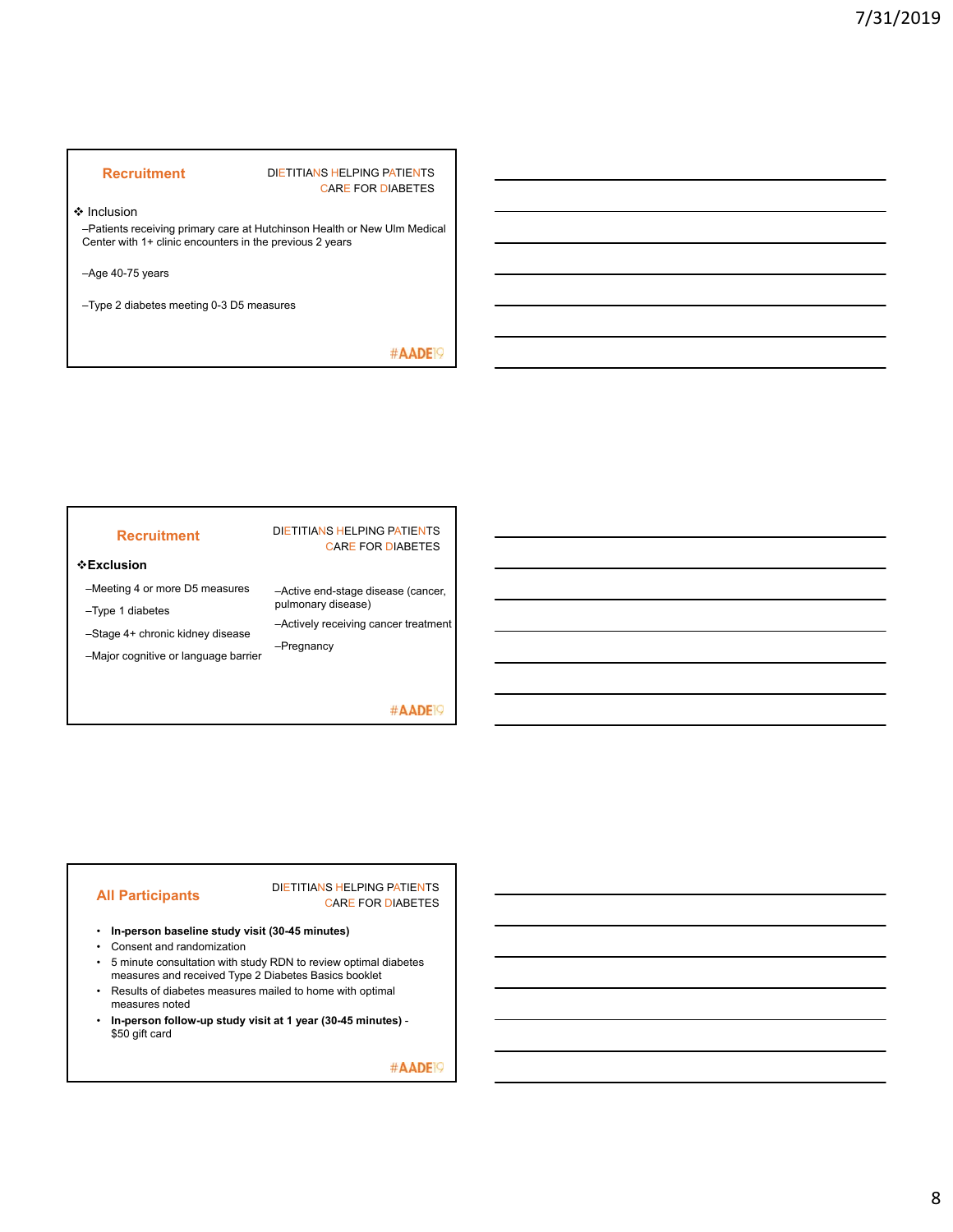





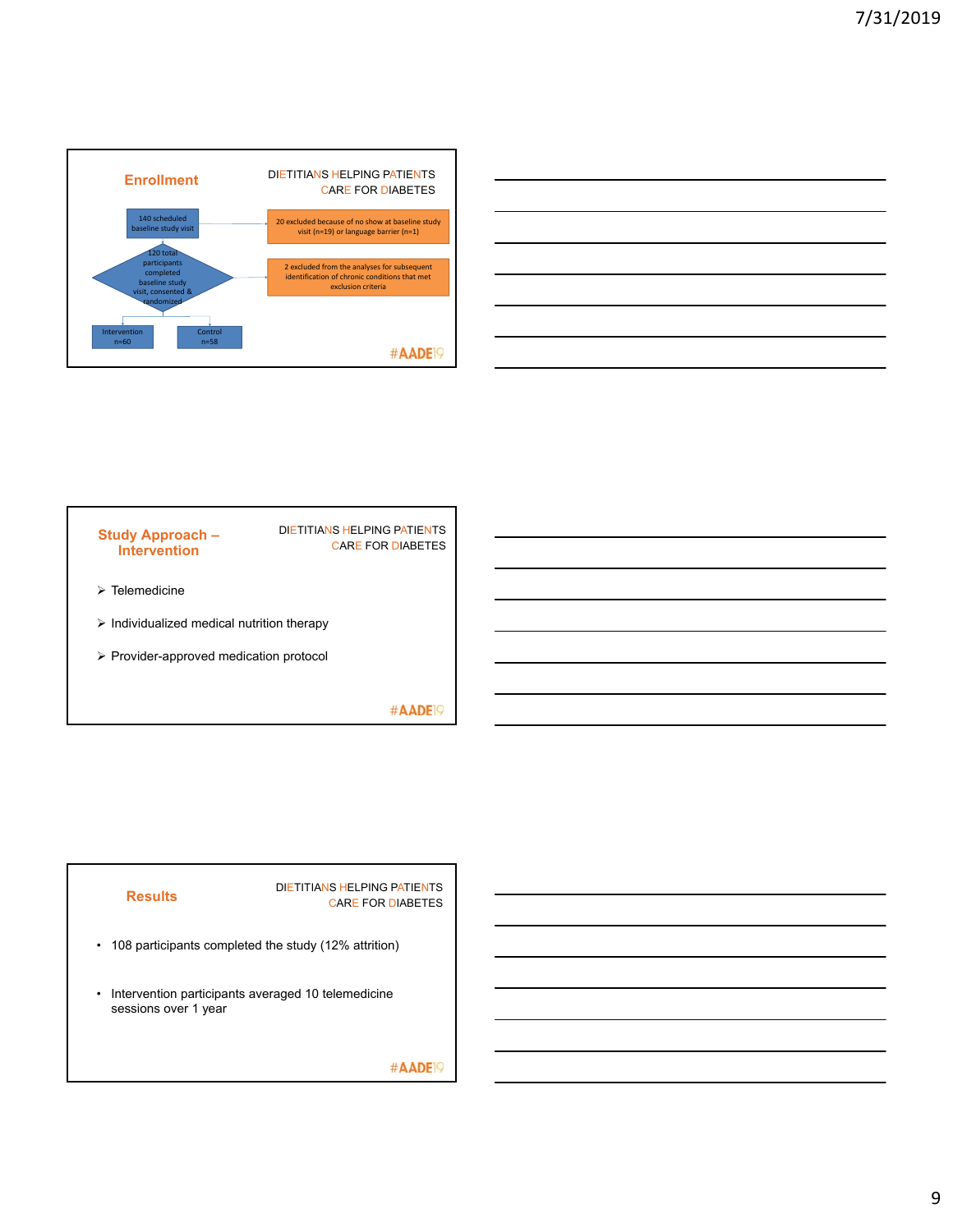| DIETITIANS HELPING PATIENTS<br><b>Primary Outcomes</b><br><b>CARE FOR DIABETES</b> |                                                            |                                                        |          |
|------------------------------------------------------------------------------------|------------------------------------------------------------|--------------------------------------------------------|----------|
| <b>Primary outcomes</b>                                                            | <b>Intervention Group</b><br>(baseline to follow-up)       | <b>Control Group</b><br>(baseline to follow-up)        | P Value  |
| Optimal care goals<br>(A1c, blood pressure,<br>tobacco use)                        | Significant increase from mean<br>of 3.1 $\rightarrow$ 3.7 | Smaller increase from mean<br>of 2.9 $\rightarrow$ 3.2 | p=0.017* |
| <b>Medication use for statin</b><br>and aspirin                                    | 2.5 higher odds for statin<br>2.2 higher odds for aspirin  |                                                        |          |
| *group-by-time interaction<br>#AAD                                                 |                                                            |                                                        |          |



| <b>DIETITIANS HELPING PATIENTS</b><br><b>Secondary Outcomes</b><br><b>CARE FOR DIABETES</b> |                                                      |                                                 |                           |
|---------------------------------------------------------------------------------------------|------------------------------------------------------|-------------------------------------------------|---------------------------|
| <b>Secondary Outcomes</b>                                                                   | <b>Intervention Group</b><br>(baseline to follow-up) | <b>Control Group</b><br>(baseline to follow-up) | <b>P</b> Value            |
| Daily servings of fruit                                                                     | $1.3 \rightarrow 1.6$                                | $1.1 \rightarrow 1.1$                           | $p=0.011*$                |
| Daily servings of whole<br>grains                                                           | $1.6 \rightarrow 1.9$                                | $1.7 \rightarrow 1.3$                           | $p=0.005$                 |
| <b>Taking medication as</b><br>prescribed                                                   | 57% → 75%                                            | $43\% \rightarrow 47\%$                         | $OR = 3.4$<br>$p = 0.014$ |
| A1c level                                                                                   | $8.1\%$ $\rightarrow$ 7.4%                           | $8.3\% \rightarrow 7.7\%$                       |                           |
| *group-by-time interaction                                                                  |                                                      |                                                 |                           |
|                                                                                             |                                                      |                                                 |                           |

| <u> 2000 - John Harry Harry Harry Harry Harry Harry Harry Harry Harry Harry Harry Harry Harry Harry Harry Harry H</u> |  | and the control of the con- |
|-----------------------------------------------------------------------------------------------------------------------|--|-----------------------------|
|                                                                                                                       |  |                             |
|                                                                                                                       |  |                             |
|                                                                                                                       |  |                             |
|                                                                                                                       |  |                             |
|                                                                                                                       |  |                             |
| <u> 1989 - Johann Stoff, deutscher Stoff, der Stoff, der Stoff, der Stoff, der Stoff, der Stoff, der Stoff, der S</u> |  |                             |
|                                                                                                                       |  |                             |

### **Conclusion**

DIETITIANS HELPING PATIENTS CARE FOR DIABETES

- RDN-led intervention did as good or better on primary outcomes; significantly better on secondary (lifestyle) outcomes
- Telephonic coaching addressed the barriers of geographic inaccessibility and patient and provider time constraints
- $\triangleright$  Shared responsibility between PCPs and RDNs for diabetes care and self-management #AADE<sup>19</sup>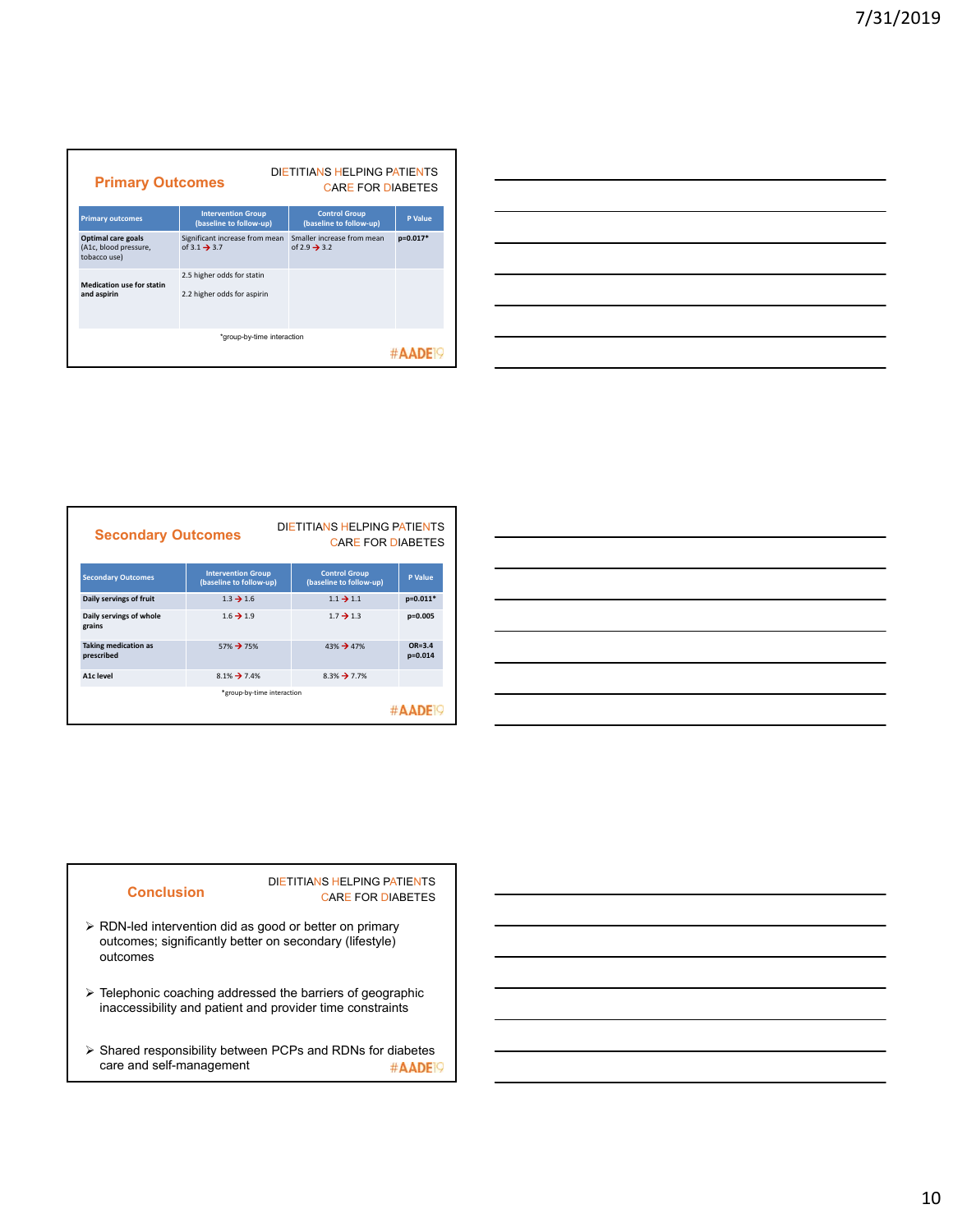### **Take Away DIETITIANS HELPING PATIENTS** CARE FOR DIABETES

RDNs can effectively deliver both nutrition and medication therapies remotely via telephone in full complement to and coordination with clinic-based primary care

### #AADE<sup>19</sup>

#AADE<sup>19</sup>

### **RDN Scope of Practice**

### DIETITIANS HELPING PATIENTS CARE FOR DIABETES

- Order and monitor nutrition-related laboratory tests … where an RDN has been granted ordering privileges or received a delegated order from a referring physician.
- $\div$  Initiate, implement, and adjust protocol- or physician-order-driven nutrition related medication orders and pharmacotherapy plans in accordance with established policy or protocols consistent with organizational policy and procedure.

Academy Quality Management Committee. Academy of Nutrition and Dietetics: Revised 2017 scope of practice for the registered dietitian nutritionist. J Acad Nutr Diet. 2018;118(1).

### **RDN Scope of Practice**

### DIETITIANS HELPING PATIENTS CARE FOR DIABETES

### **Telemedicine**

RDNs use electronic information and telecommunications technologies to support long-distance clinical health care, patient and professional health related education, public health, and health administration.

Academy Quality Management Committee. Academy of Nutrition and Dietetics: Revised 2017 scope of practice for the registered dietitian nutritionist. J Acad Nutr Diet. 2018;118(1).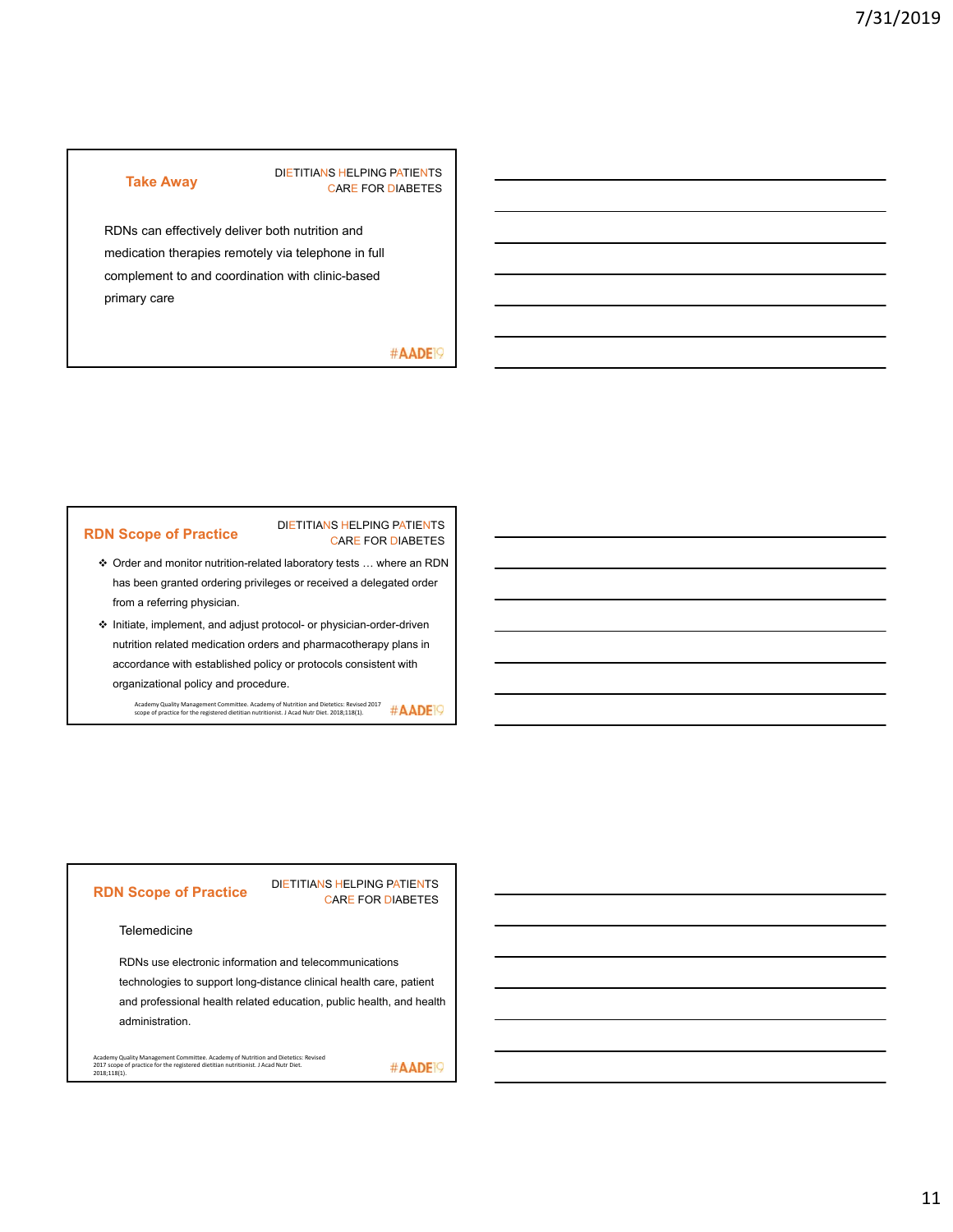### **RDN Standards of Practice** DIETITIANS HELPING PATIENTS **and Standards of Professional Performance**

# CARE FOR DIABETES

# Guide for professionals to evaluate and improve practice

**Competent** has credentials to start practicing nutrition or is transitioning to diabetes care from another focus area **Proficient** has 3 or more years of experience in diabetes care **Expert** is recognized within the profession and has mastered the highest degree of skill and knowledge in diabetes care

Davidson P, Ross T, Castor C. Academy of Nutrition and Dietetics: Revised 2017 standards of practice<br>and standards of professional performance for registered dietitian nutritionists (competent, proficient,<br>and expert) in d

### **Standards of Practice in Diabetes Care**

### DIETITIANS HELPING PATIENTS CARE FOR DIABETES

- Implemented approved medication protocols to initiate and titrate diabetes medications and basic cardiovascular disease preventive medical regimens
- Ordered associated lab orders
- Addressed factors interfering with meeting diabetes goals (cost)
- Considered complex diabetes management issues related to food, changes in conditions and medication.

#AADE<sup>19</sup>

**Practice Implications** DIETITIANS HELPING PATIENTS CARE FOR DIABETES

Collectively, research like this could be used to prompt a Medicare rule change that would allow RDNs to:

- Direct bill Part B for the new remote patient monitoring benefit
- Direct bill for the long-term care management benefit
- Allow MNT coverage for the diagnoses of hypertension and hyperlipidemia
- Allow RDNs to be "eligible clinicians" in the new Medicare Quality Payment Program.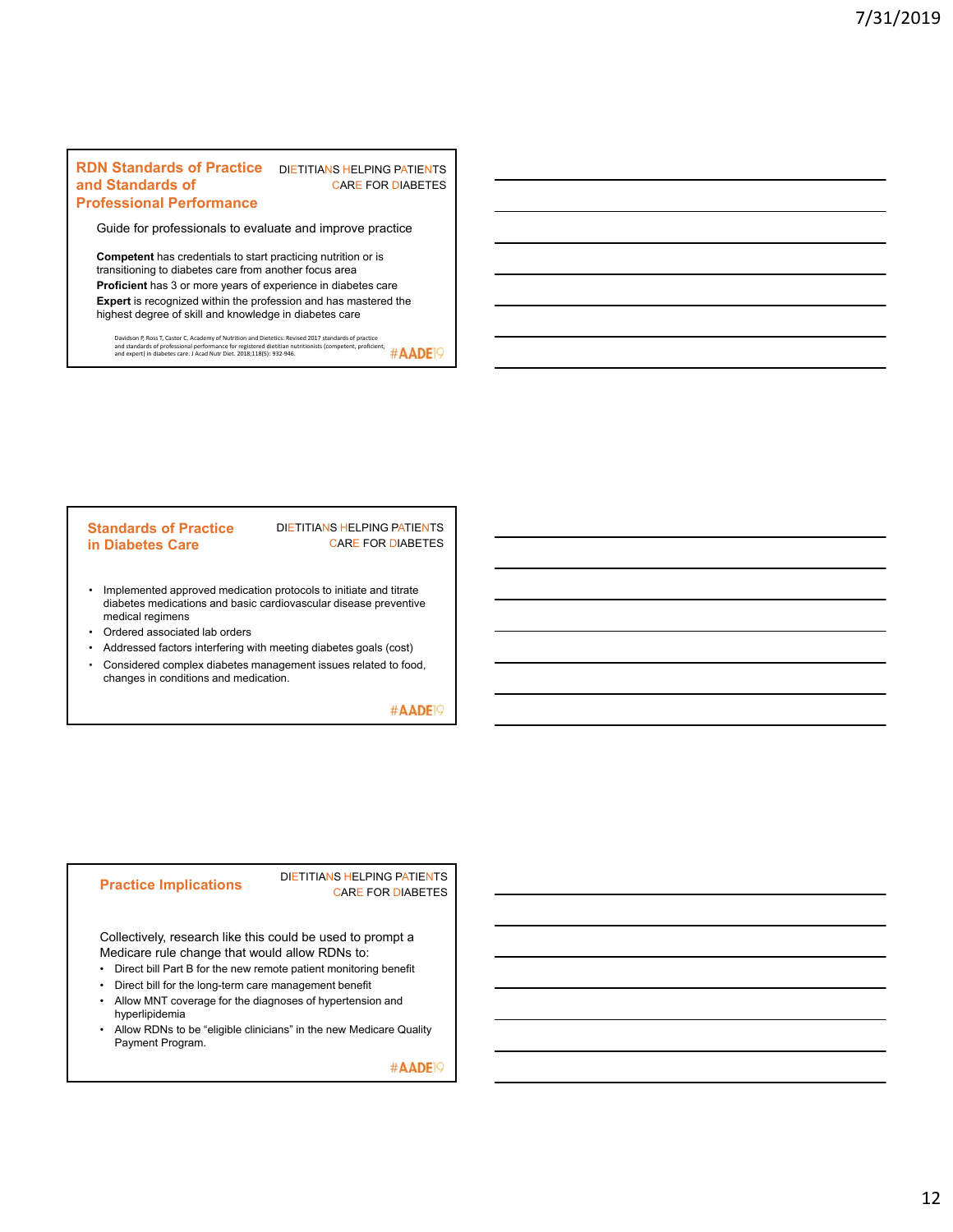### **The ENHANCED Study Aligns with AADE Project Vision**

- Offered convenient, accessible person-centered care by telephone
- $\boldsymbol{\div}$  Leveraged technology by using the EMR to identify eligible patients and communicate directly with clinic-based primary care
- Addressed related conditions—hypertension, dyslipidemia and heart disease
- Improved diabetes outcomes